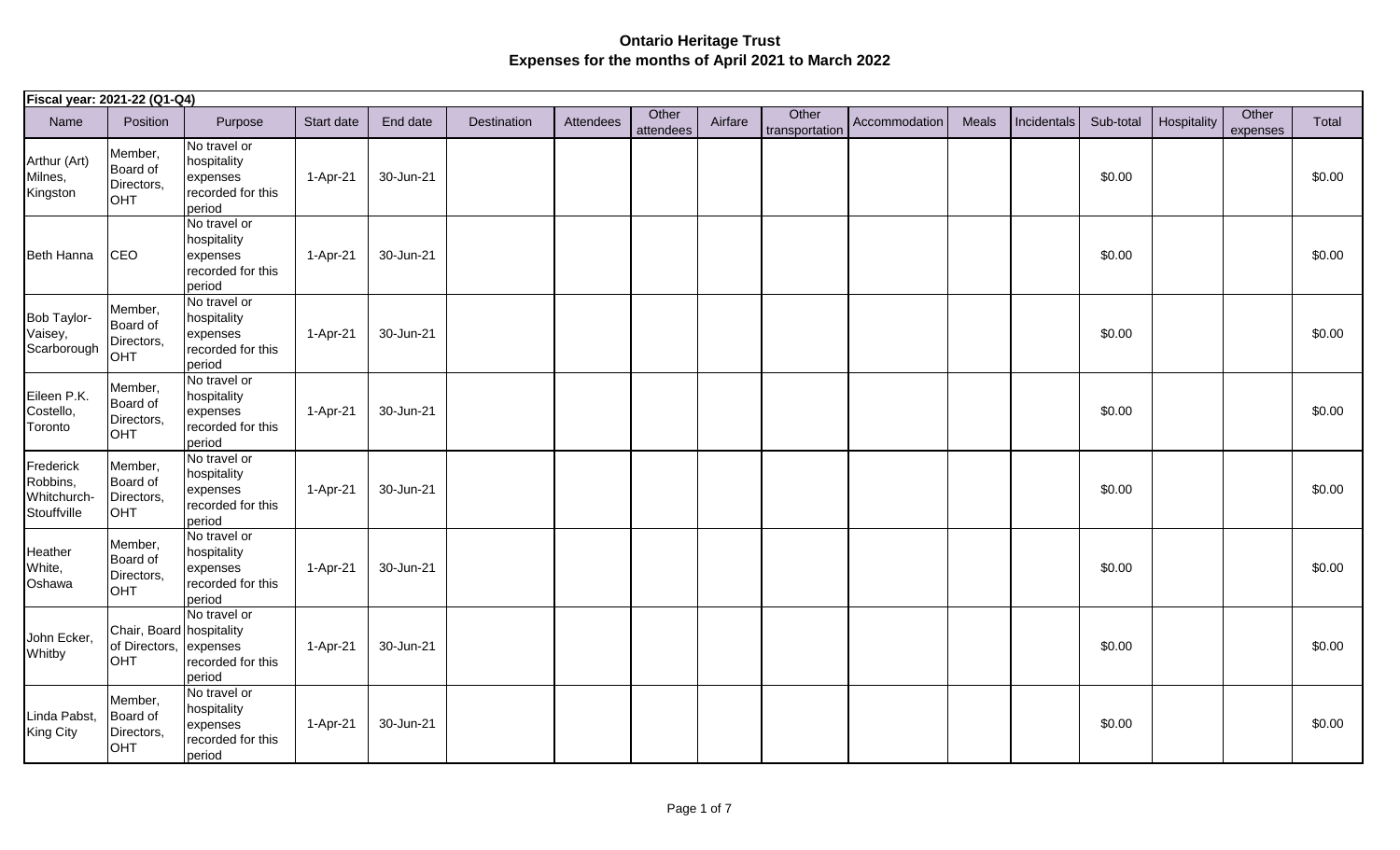| Fiscal year: 2021-22 (Q1-Q4)                   |                                                        |                                                                        |            |           |             |           |                    |         |                         |               |       |             |           |             |                   |        |
|------------------------------------------------|--------------------------------------------------------|------------------------------------------------------------------------|------------|-----------|-------------|-----------|--------------------|---------|-------------------------|---------------|-------|-------------|-----------|-------------|-------------------|--------|
| Name                                           | Position                                               | Purpose                                                                | Start date | End date  | Destination | Attendees | Other<br>attendees | Airfare | Other<br>transportation | Accommodation | Meals | Incidentals | Sub-total | Hospitality | Other<br>expenses | Total  |
| Mandy<br>Nwobu,<br>Toronto                     | Member,<br>Board of<br>Directors,<br><b>OHT</b>        | No travel or<br>hospitality<br>expenses<br>recorded for this<br>period | 1-Apr-21   | 30-Jun-21 |             |           |                    |         |                         |               |       |             | \$0.00    |             |                   | \$0.00 |
| Patricia<br>(Tricia)<br>Hellingan,<br>Hamilton | Member,<br>Board of<br>Directors,<br><b>OHT</b>        | No travel or<br>hospitality<br>expenses<br>recorded for this<br>period | 1-Apr-21   | 30-Jun-21 |             |           |                    |         |                         |               |       |             | \$0.00    |             |                   | \$0.00 |
| Richard<br>(Rick) Hall,<br>Toronto             | Member,<br>Board of<br>Directors,<br>OHT               | No travel or<br>hospitality<br>expenses<br>recorded for this<br>period | 1-Apr-21   | 30-Jun-21 |             |           |                    |         |                         |               |       |             | \$0.00    |             |                   | \$0.00 |
| Rudy Santos,<br>Toronto                        | Member,<br>Board of<br>Directors,<br>OHT               | No travel or<br>hospitality<br>expenses<br>recorded for this<br>period | 1-Apr-21   | 30-Jun-21 |             |           |                    |         |                         |               |       |             | \$0.00    |             |                   | \$0.00 |
| Stephen<br>Pellegrini,<br>Kettleby             | Member,<br><b>Board of</b><br>Directors,<br><b>OHT</b> | No travel or<br>hospitality<br>expenses<br>recorded for this<br>period | 1-Apr-21   | 30-Jun-21 |             |           |                    |         |                         |               |       |             | \$0.00    |             |                   | \$0.00 |
| Zygmunt<br>Janecki,<br>Kitchener               | Member,<br><b>Board of</b><br>Directors,<br>OHT        | No travel or<br>hospitality<br>expenses<br>recorded for this<br>period | 1-Apr-21   | 30-Jun-21 |             |           |                    |         |                         |               |       |             | \$0.00    |             |                   | \$0.00 |
| Arthur (Art)<br>Milnes,<br>Kingston            | Member,<br>Board of<br>Directors,<br>OHT               | No travel or<br>hospitality<br>expenses<br>recorded for this<br>period | 1-Jul-21   | 30-Sep-21 |             |           |                    |         |                         |               |       |             | \$0.00    |             |                   | \$0.00 |
| Bob Taylor-<br>Vaisey,<br>Scarborough          | Member,<br>Board of<br>Directors,<br>OHT               | No travel or<br>hospitality<br>expenses<br>recorded for this<br>period | 1-Jul-21   | 30-Sep-21 |             |           |                    |         |                         |               |       |             | \$0.00    |             |                   | \$0.00 |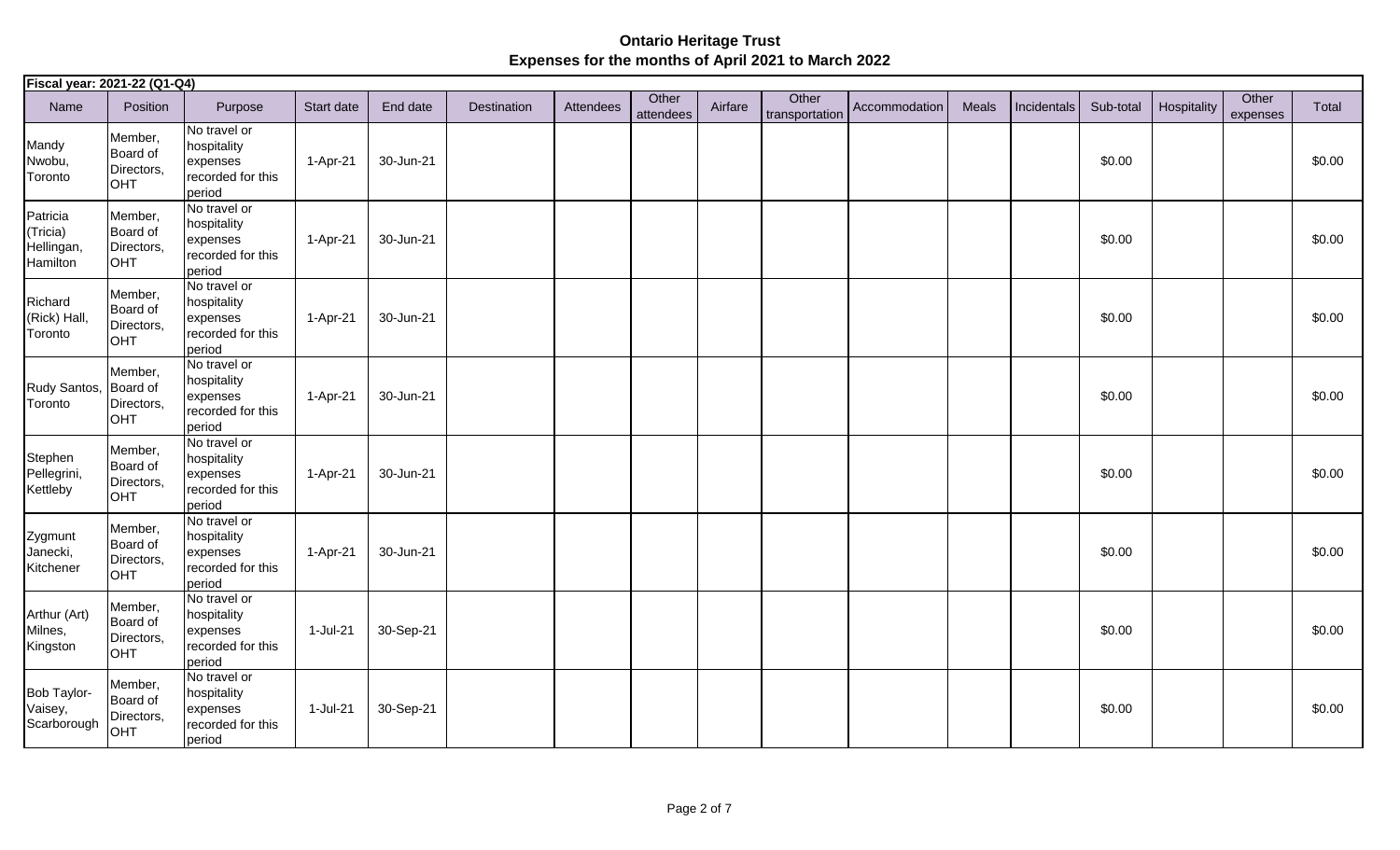| Fiscal year: 2021-22 (Q1-Q4)                        |                                                           |                                                                        |            |           |             |           |                    |         |                         |               |       |             |           |             |                   |        |
|-----------------------------------------------------|-----------------------------------------------------------|------------------------------------------------------------------------|------------|-----------|-------------|-----------|--------------------|---------|-------------------------|---------------|-------|-------------|-----------|-------------|-------------------|--------|
| Name                                                | Position                                                  | Purpose                                                                | Start date | End date  | Destination | Attendees | Other<br>attendees | Airfare | Other<br>transportation | Accommodation | Meals | Incidentals | Sub-total | Hospitality | Other<br>expenses | Total  |
| Eileen P.K.<br>Costello,<br>Toronto                 | Member,<br>Board of<br>Directors,<br><b>OHT</b>           | No travel or<br>hospitality<br>expenses<br>recorded for this<br>period | 1-Jul-21   | 30-Sep-21 |             |           |                    |         |                         |               |       |             | \$0.00    |             |                   | \$0.00 |
| Frederick<br>Robbins,<br>Whitchurch-<br>Stouffville | Member,<br>Board of<br>Directors,<br><b>OHT</b>           | No travel or<br>hospitality<br>expenses<br>recorded for this<br>period | 1-Jul-21   | 30-Sep-21 |             |           |                    |         |                         |               |       |             | \$0.00    |             |                   | \$0.00 |
| Heather<br>White,<br>Oshawa                         | Member,<br>Board of<br>Directors,<br>OHT                  | No travel or<br>hospitality<br>expenses<br>recorded for this<br>period | $1-Jul-21$ | 30-Sep-21 |             |           |                    |         |                         |               |       |             | \$0.00    |             |                   | \$0.00 |
| John Ecker,<br>Whitby                               | Chair, Board hospitality<br>of Directors, expenses<br>OHT | No travel or<br>recorded for this<br>period                            | 1-Jul-21   | 30-Sep-21 |             |           |                    |         |                         |               |       |             | \$0.00    |             |                   | \$0.00 |
| Linda Pabst,<br>King City                           | Member,<br>Board of<br>Directors,<br><b>OHT</b>           | No travel or<br>hospitality<br>expenses<br>recorded for this<br>period | 1-Jul-21   | 30-Sep-21 |             |           |                    |         |                         |               |       |             | \$0.00    |             |                   | \$0.00 |
| Mandy<br>Nwobu,<br>Toronto                          | Member,<br>Board of<br>Directors,<br>OHT                  | No travel or<br>hospitality<br>expenses<br>recorded for this<br>period | 1-Jul-21   | 30-Sep-21 |             |           |                    |         |                         |               |       |             | \$0.00    |             |                   | \$0.00 |
| Patricia<br>(Tricia)<br>Hellingan,<br>Hamilton      | Member,<br><b>Board of</b><br>Directors,<br><b>OHT</b>    | No travel or<br>hospitality<br>expenses<br>recorded for this<br>period | 1-Jul-21   | 30-Sep-21 |             |           |                    |         |                         |               |       |             | \$0.00    |             |                   | \$0.00 |
| Richard<br>(Rick) Hall,<br>Toronto                  | Member,<br>Board of<br>Directors,<br>OHT                  | No travel or<br>hospitality<br>expenses<br>recorded for this<br>period | 1-Jul-21   | 30-Sep-21 |             |           |                    |         |                         |               |       |             | \$0.00    |             |                   | \$0.00 |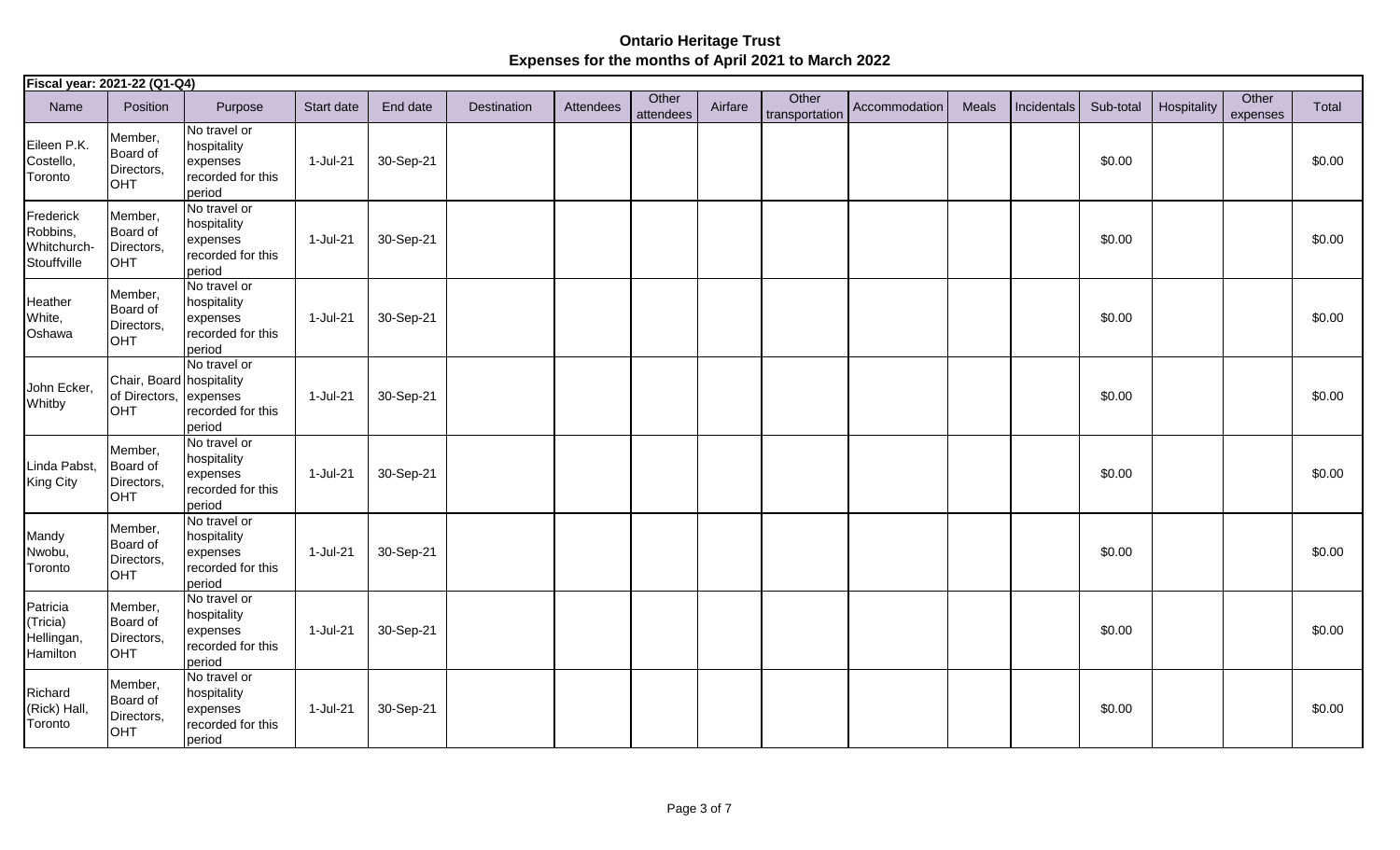| Fiscal year: 2021-22 (Q1-Q4)          |                                                 |                                                                                         |            |           |                                           |           |                    |         |                         |               |       |             |           |             |                   |          |
|---------------------------------------|-------------------------------------------------|-----------------------------------------------------------------------------------------|------------|-----------|-------------------------------------------|-----------|--------------------|---------|-------------------------|---------------|-------|-------------|-----------|-------------|-------------------|----------|
| Name                                  | Position                                        | Purpose                                                                                 | Start date | End date  | Destination                               | Attendees | Other<br>attendees | Airfare | Other<br>transportation | Accommodation | Meals | Incidentals | Sub-total | Hospitality | Other<br>expenses | Total    |
| Rudy Santos,<br>Toronto               | Member,<br>Board of<br>Directors,<br><b>OHT</b> | $\overline{No}$ travel or<br>hospitality<br>expenses<br>recorded for this<br>period     | 1-Jul-21   | 30-Sep-21 |                                           |           |                    |         |                         |               |       |             | \$0.00    |             |                   | \$0.00   |
| Stephen<br>Pellegrini,<br>Kettleby    | Member,<br>Board of<br>Directors,<br><b>OHT</b> | No travel or<br>hospitality<br>expenses<br>recorded for this<br>period                  | 1-Jul-21   | 30-Sep-21 |                                           |           |                    |         |                         |               |       |             | \$0.00    |             |                   | \$0.00   |
| Zygmunt<br>Janecki,<br>Kitchener      | Member,<br>Board of<br>Directors,<br>OHT        | No travel or<br>hospitality<br>expenses<br>recorded for this<br>period                  | 1-Jul-21   | 30-Sep-21 |                                           |           |                    |         |                         |               |       |             | \$0.00    |             |                   | \$0.00   |
| Beth Hanna                            | CEO                                             | Attended opening<br>of Niagara Parks<br>Power Station by<br>Niagara Parks<br>Commission | 28-Jul-21  | 28-Jul-21 | Power Plaza,<br>Niagara Falls,<br>Ontario |           |                    |         | \$119.20                |               |       |             | \$119.20  |             | \$20.00           | \$139.20 |
| Arthur (Art)<br>Milnes,<br>Kingston   | Member,<br>Board of<br>Directors,<br><b>OHT</b> | No travel or<br>hospitality<br>expenses<br>recorded for this<br>period                  | 01-Oct-21  | 31-Dec-21 |                                           |           |                    |         |                         |               |       |             | \$0.00    |             |                   | \$0.00   |
| Beth Hanna                            | CEO                                             | No travel or<br>hospitality<br>expenses<br>recorded for this<br>period                  | 01-Oct-21  | 31-Dec-21 |                                           |           |                    |         |                         |               |       |             | \$0.00    |             |                   | \$0.00   |
| Bob Taylor-<br>Vaisey,<br>Scarborough | Member,<br>Board of<br>Directors,<br>OHT        | No travel or<br>hospitality<br>expenses<br>recorded for this<br>period                  | 01-Oct-21  | 31-Dec-21 |                                           |           |                    |         |                         |               |       |             | \$0.00    |             |                   | \$0.00   |
| Eileen P.K.<br>Costello,<br>Toronto   | Member,<br>Board of<br>Directors,<br>OHT        | No travel or<br>hospitality<br>expenses<br>recorded for this<br>period                  | 1-Oct-21   | 31-Dec-21 |                                           |           |                    |         |                         |               |       |             | \$0.00    |             |                   | \$0.00   |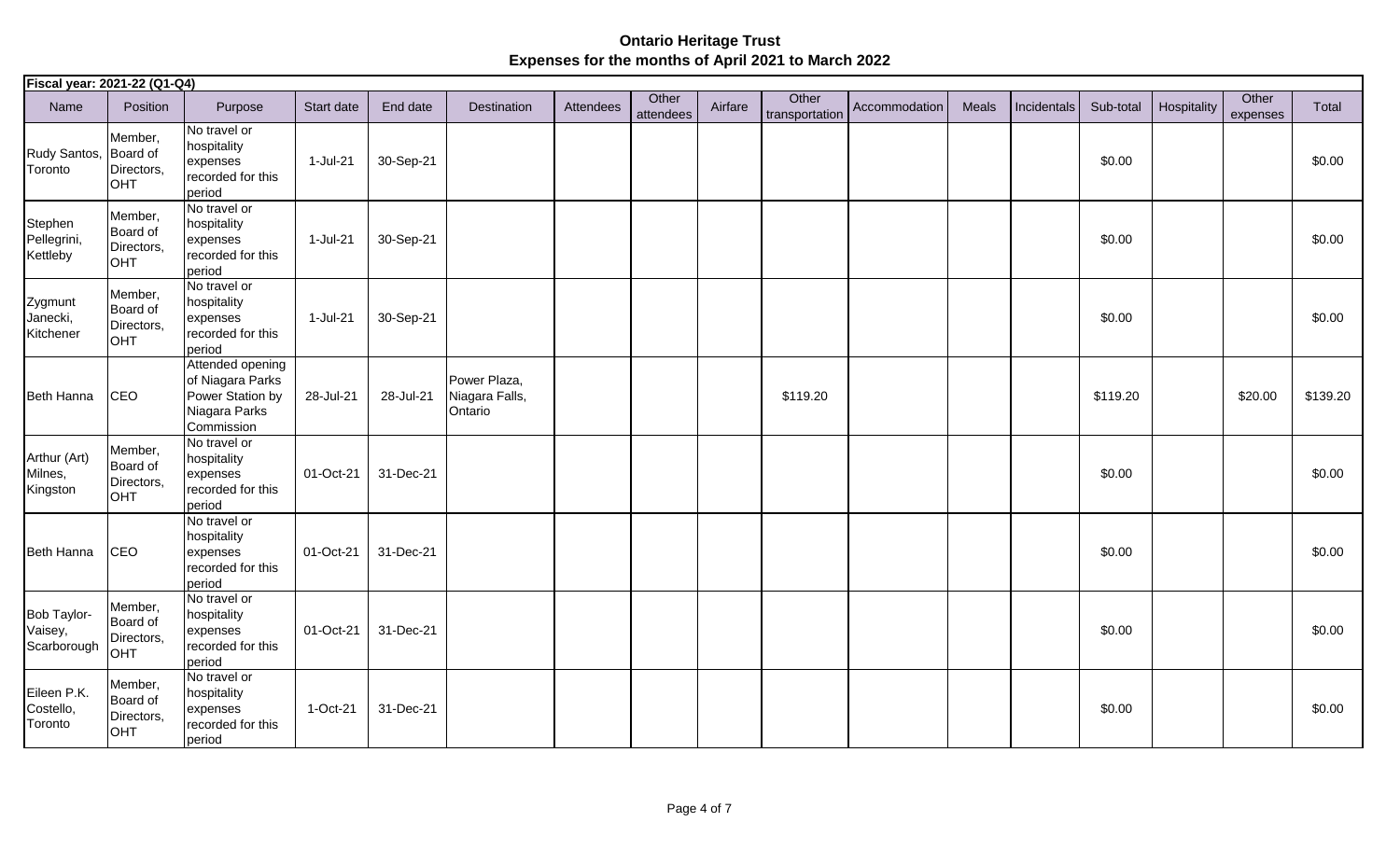| Fiscal year: 2021-22 (Q1-Q4)                        |                                                               |                                                                        |            |           |             |           |                    |         |                         |               |       |             |           |             |                   |        |
|-----------------------------------------------------|---------------------------------------------------------------|------------------------------------------------------------------------|------------|-----------|-------------|-----------|--------------------|---------|-------------------------|---------------|-------|-------------|-----------|-------------|-------------------|--------|
| Name                                                | Position                                                      | Purpose                                                                | Start date | End date  | Destination | Attendees | Other<br>attendees | Airfare | Other<br>transportation | Accommodation | Meals | Incidentals | Sub-total | Hospitality | Other<br>expenses | Total  |
| Frederick<br>Robbins,<br>Whitchurch-<br>Stouffville | Member,<br>Board of<br>Directors,<br><b>OHT</b>               | No travel or<br>hospitality<br>expenses<br>recorded for this<br>period | 01-Oct-21  | 31-Dec-21 |             |           |                    |         |                         |               |       |             | \$0.00    |             |                   | \$0.00 |
| Heather<br>White,<br>Oshawa                         | Member,<br>Board of<br>Directors,<br><b>OHT</b>               | No travel or<br>hospitality<br>expenses<br>recorded for this<br>period | 01-Oct-21  | 31-Dec-21 |             |           |                    |         |                         |               |       |             | \$0.00    |             |                   | \$0.00 |
| John Ecker,<br>Whitby                               | Chair, Board No travel or<br>of Directors, hospitality<br>OHT | expenses<br>recorded for this<br>period                                | 1-Oct-21   | 31-Dec-21 |             |           |                    |         |                         |               |       |             | \$0.00    |             |                   | \$0.00 |
| Linda Pabst,<br><b>King City</b>                    | Member,<br>Board of<br>Directors,<br><b>OHT</b>               | No travel or<br>hospitality<br>expenses<br>recorded for this<br>period | 01-Oct-21  | 31-Dec-21 |             |           |                    |         |                         |               |       |             | \$0.00    |             |                   | \$0.00 |
| Mandy<br>Nwobu,<br>Toronto                          | Member,<br>Board of<br>Directors,<br><b>OHT</b>               | No travel or<br>hospitality<br>expenses<br>recorded for this<br>period | 01-Oct-21  | 31-Dec-21 |             |           |                    |         |                         |               |       |             | \$0.00    |             |                   | \$0.00 |
| Patricia<br>(Tricia)<br>Hellingan,<br>Hamilton      | Member,<br>Board of<br>Directors,<br><b>OHT</b>               | No travel or<br>hospitality<br>expenses<br>recorded for this<br>period | 1-Oct-21   | 31-Dec-21 |             |           |                    |         |                         |               |       |             | \$0.00    |             |                   | \$0.00 |
| Richard<br>(Rick) Hall,<br>Toronto                  | Member,<br>Board of<br>Directors,<br><b>OHT</b>               | No travel or<br>hospitality<br>expenses<br>recorded for this<br>period | 1-Oct-21   | 31-Dec-21 |             |           |                    |         |                         |               |       |             | \$0.00    |             |                   | \$0.00 |
| Rudy Santos,<br>Toronto                             | Member,<br>Board of<br>Directors,<br><b>OHT</b>               | No travel or<br>hospitality<br>expenses<br>recorded for this<br>period | 01-Oct-21  | 31-Dec-21 |             |           |                    |         |                         |               |       |             | \$0.00    |             |                   | \$0.00 |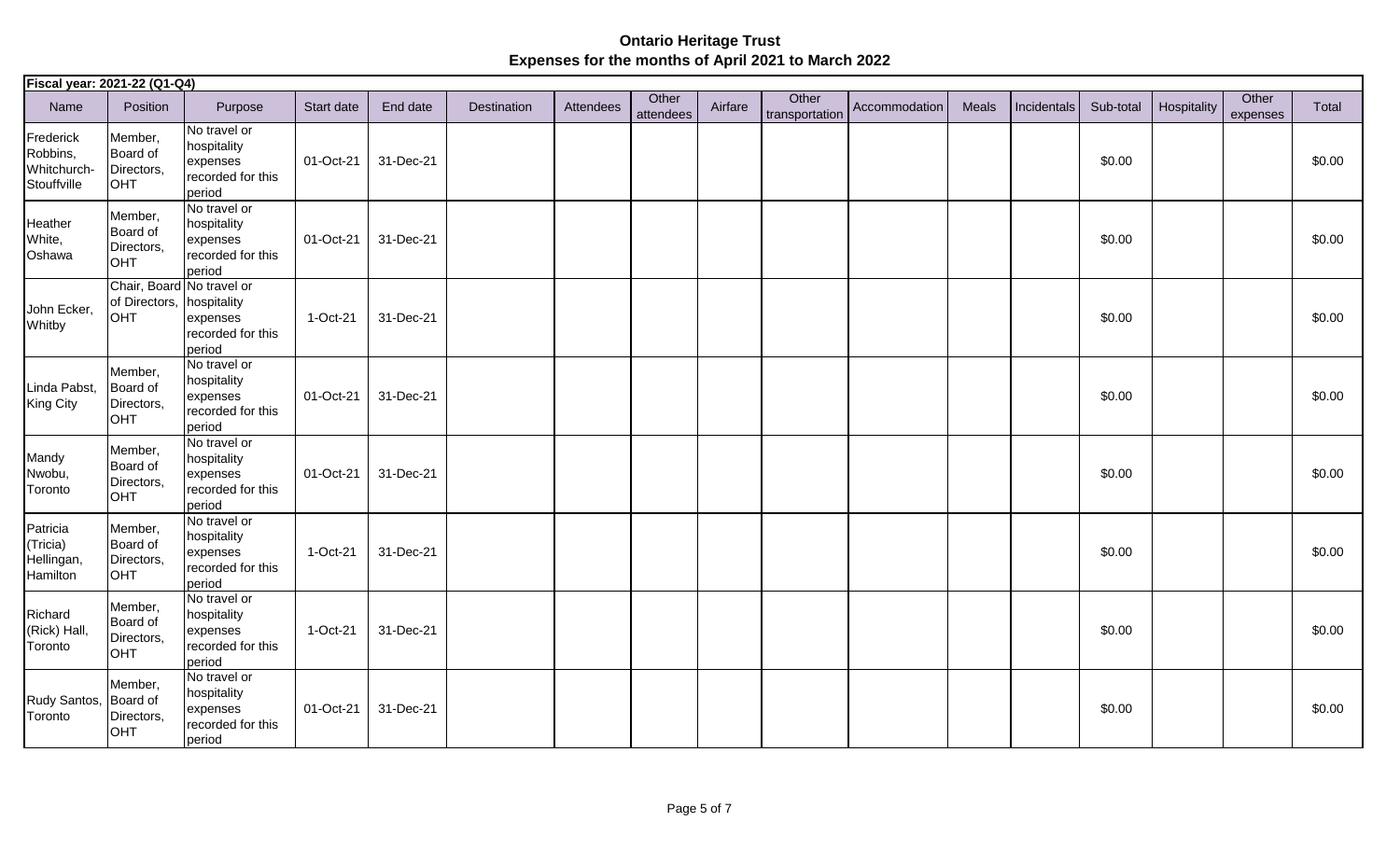| Fiscal year: 2021-22 (Q1-Q4)                        |                                                 |                                                                        |            |           |             |           |                    |         |                         |               |       |             |           |             |                   |        |
|-----------------------------------------------------|-------------------------------------------------|------------------------------------------------------------------------|------------|-----------|-------------|-----------|--------------------|---------|-------------------------|---------------|-------|-------------|-----------|-------------|-------------------|--------|
| Name                                                | Position                                        | Purpose                                                                | Start date | End date  | Destination | Attendees | Other<br>attendees | Airfare | Other<br>transportation | Accommodation | Meals | Incidentals | Sub-total | Hospitality | Other<br>expenses | Total  |
| Stephen<br>Pellegrini,<br>Kettleby                  | Member,<br>Board of<br>Directors,<br><b>OHT</b> | No travel or<br>hospitality<br>expenses<br>recorded for this<br>period | 01-Oct-21  | 31-Dec-21 |             |           |                    |         |                         |               |       |             | \$0.00    |             |                   | \$0.00 |
| Zygmunt<br>Janecki,<br>Kitchener                    | Member,<br>Board of<br>Directors,<br>OHT        | No travel or<br>hospitality<br>expenses<br>recorded for this<br>period | 01-Oct-21  | 31-Dec-21 |             |           |                    |         |                         |               |       |             | \$0.00    |             |                   | \$0.00 |
| Arthur (Art)<br>Milnes,<br>Kingston                 | Member,<br>Board of<br>Directors,<br>OHT        | No travel or<br>hospitality<br>expenses<br>recorded for this<br>period | 01-Jan-22  | 31-Mar-22 |             |           |                    |         |                         |               |       |             | \$0.00    |             |                   | \$0.00 |
| Beth Hanna                                          | <b>CEO</b>                                      | No travel or<br>hospitality<br>expenses<br>recorded for this<br>period | 01-Jan-22  | 31-Mar-22 |             |           |                    |         |                         |               |       |             | \$0.00    |             |                   | \$0.00 |
| Bob Taylor-<br>Vaisey,<br>Scarborough               | Member,<br>Board of<br>Directors,<br>OHT        | No travel or<br>hospitality<br>expenses<br>recorded for this<br>period | 01-Jan-22  | 31-Mar-22 |             |           |                    |         |                         |               |       |             | \$0.00    |             |                   | \$0.00 |
| Eileen P.K.<br>Costello,<br>Toronto                 | Member,<br><b>Board of</b><br>Directors,<br>OHT | No travel or<br>hospitality<br>expenses<br>recorded for this<br>period | 01-Jan-22  | 31-Mar-22 |             |           |                    |         |                         |               |       |             | \$0.00    |             |                   | \$0.00 |
| Frederick<br>Robbins,<br>Whitchurch-<br>Stouffville | Member,<br>Board of<br>Directors,<br>OHT        | No travel or<br>hospitality<br>expenses<br>recorded for this<br>period | 01-Jan-22  | 31-Mar-22 |             |           |                    |         |                         |               |       |             | \$0.00    |             |                   | \$0.00 |
| Heather<br>White,<br>Oshawa                         | Member,<br>Board of<br>Directors,<br><b>OHT</b> | No travel or<br>hospitality<br>expenses<br>recorded for this<br>period | 01-Jan-22  | 31-Mar-22 |             |           |                    |         |                         |               |       |             | \$0.00    |             |                   | \$0.00 |